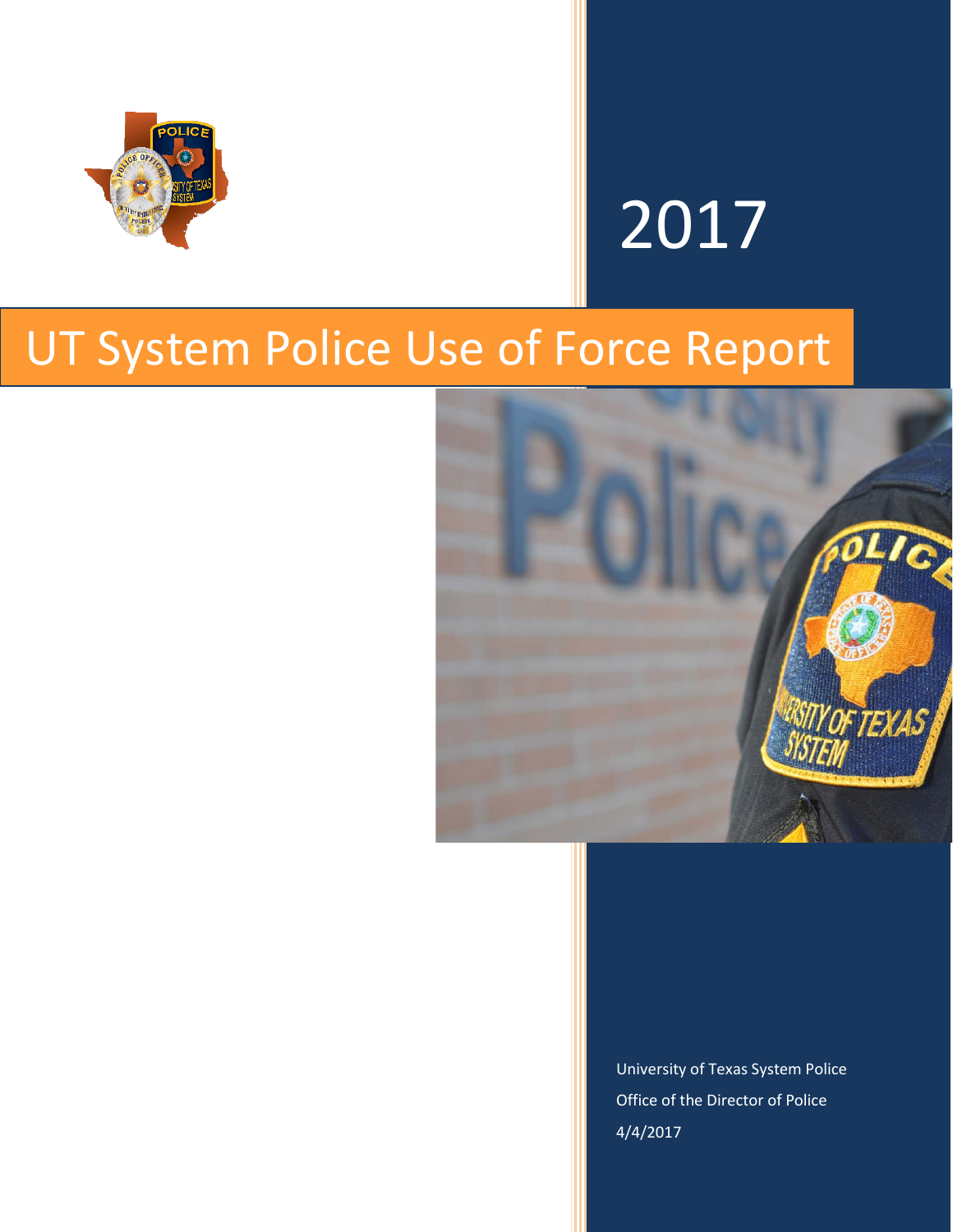### *Summary*

During the period of January 1, 2016 to December 31, 2016, UT System Police Officers encountered 78 situations that required the use of force above the level of command presence, verbal commands and low level handcuffing techniques. This represents a 16% decrease from the 2015 Use of Force Reports.

The 78 situations involved the uses of force against 91 individual subjects, a 11% decrease from the 2015 report of 101 subjects. An average of 2.23 officers were involved in uses of force against an average of 1.17 subjects. The largest number of officers involved in one event was seven, and the largest number of subjects involved was four. The average age of officers involved in uses of force events was 36.67 (versus 37.9 for 2015). The youngest officer was 21 years of age and the oldest was 64 years old. The average age of the subjects was 33.29 (versus 26.46 in 2015) with 64 years old as the oldest. Four juveniles (two 13 years of age (YOA), one 14 YOA and one 15 YOA) were subjects of uses of force. Twenty-two percent of uses of force situations involved an Emergency Detention of the subject(s) (15 total in 2016) which is the same amount from the 2015 report.

|                                | 2016 | 2015 | 2014 | 2013 |
|--------------------------------|------|------|------|------|
| Use of Force – Incidents       | 78   | 93   | 109  | 63   |
| <b>Taser Use or Exhibition</b> | 12   | 11   | 8    |      |
| Pepper Spray Use of Exhibition | 2    | 3    |      |      |
| <b>Baton Use or Exhibition</b> | 0    | 0    |      |      |
| <b>Empty Hand Tactics</b>      | 48   | 47   | 78   | 54   |
| <b>Exhibit Firearm</b>         | 17   | 26   | 20   |      |
| Use of Firearm                 |      |      |      |      |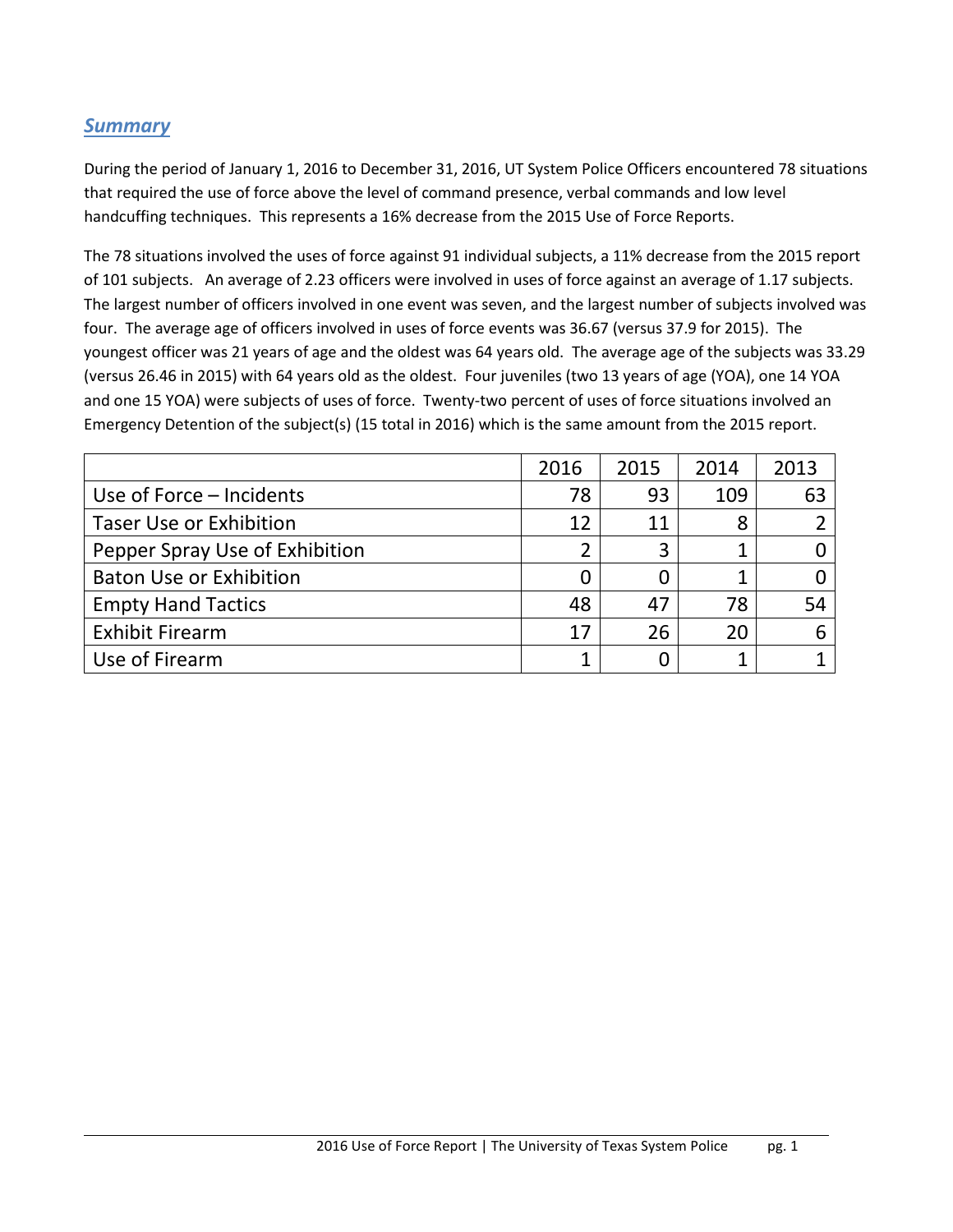### *Institution*

Demographically by campus, 26% of all uses of force occurred at UT Southwestern Medical Center with 20 incidents. UT San Antonio and UT Arlington each had ten use of force incidents. UT Houston had eight use of force events, UT Austin had seven and UT Permian Basin had six.



### *Date & Time*

The majority of uses of force by University of Texas System Police (UTSP) officers in 2016 occurred in November (total of 14) compared to March (total of 15) in 2015. September and December had the next most occurrences of uses of force with 11 and 8 respectively. There were seven uses of force in February 2016.

The majority of uses of force occurred between the hours of 3pm to 11pm at 46%, an increase from 2015 at 6%. The 11pm to 7am shift saw 35% of the uses of force (compared to 36% in 2015) followed by 19% for the hours between 7am to 3pm (compared to 24% in 2015).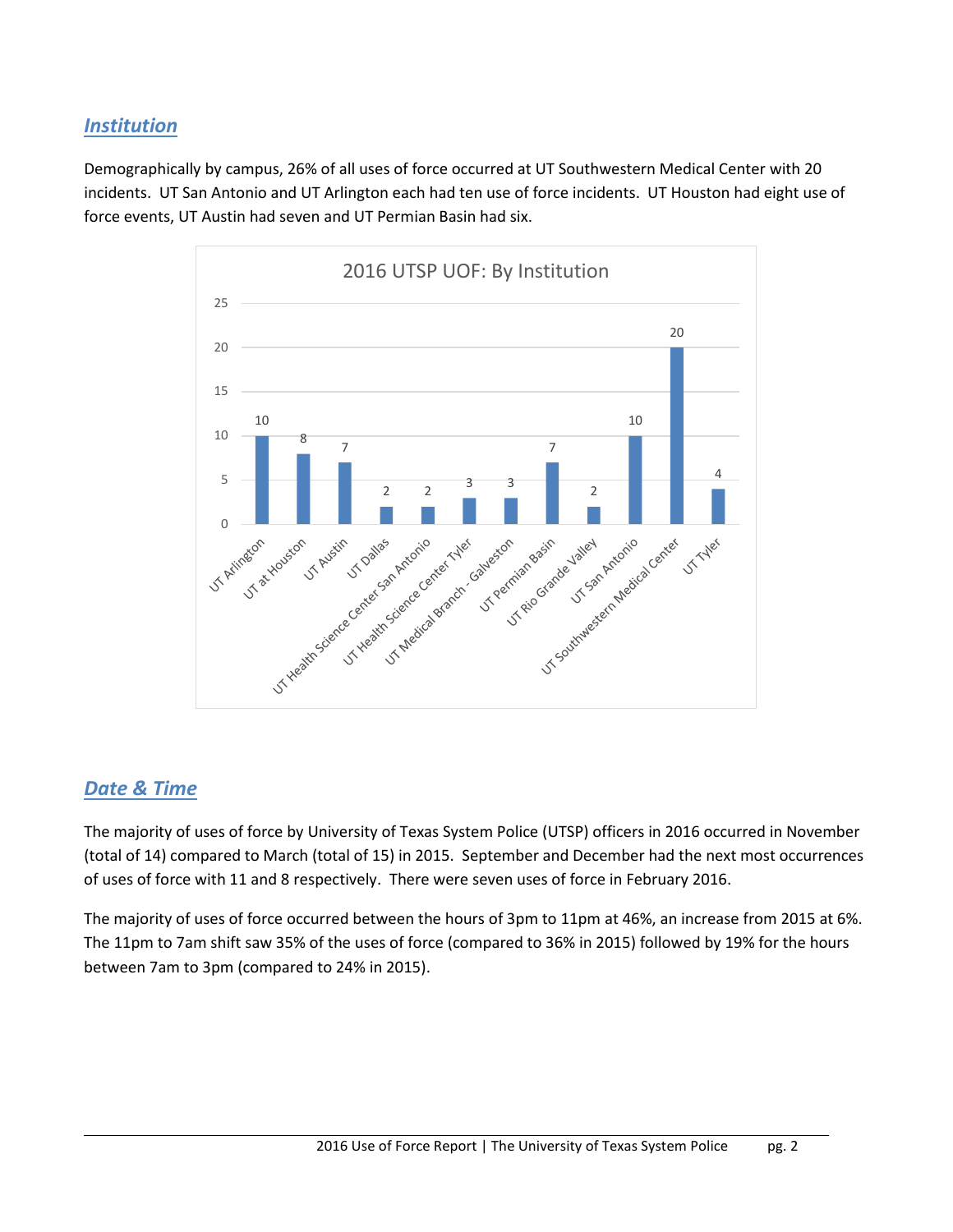

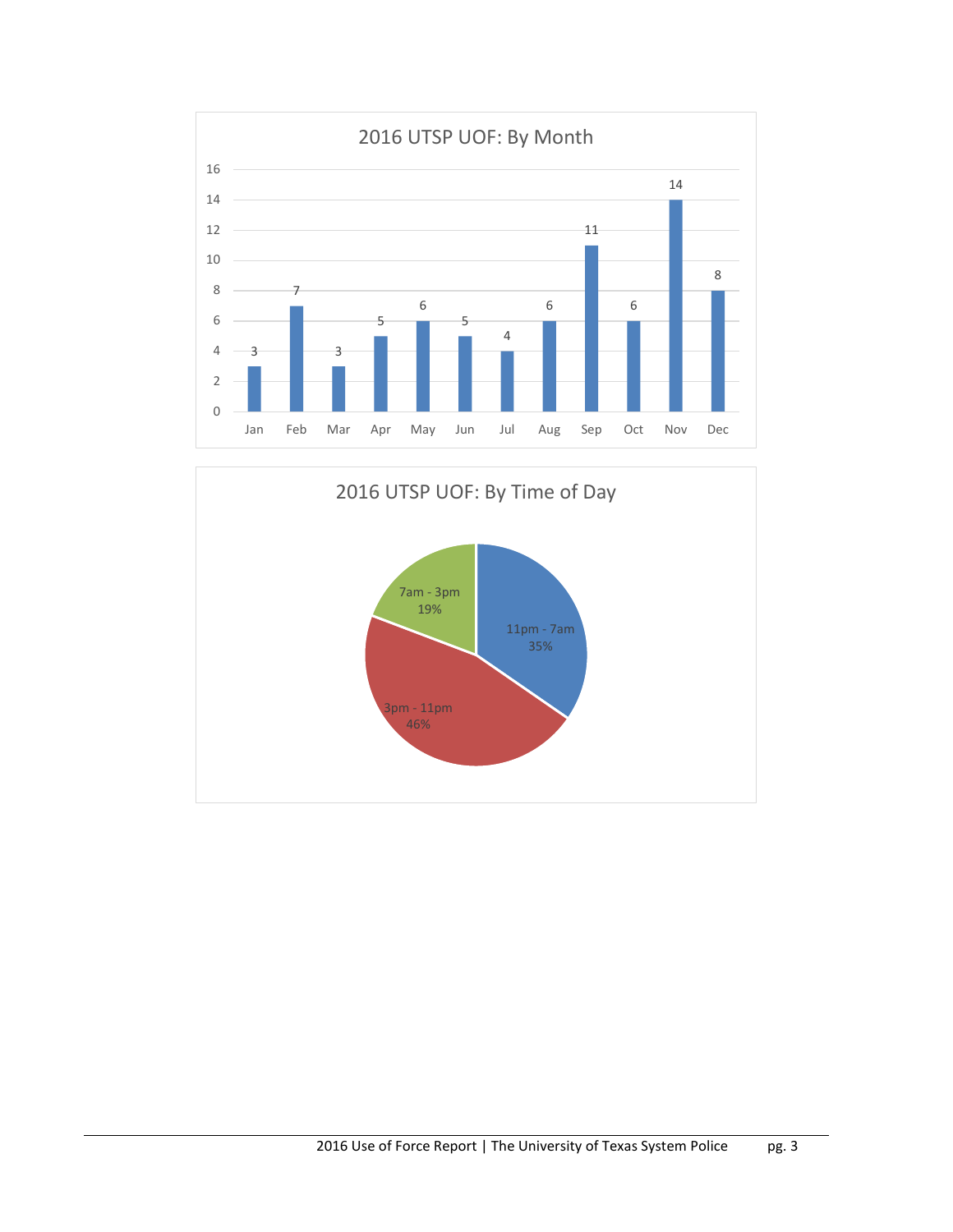### *Incident Conditions*



The reason for the contact that brought the officer and the suspects together varied. In 55% of the reports, the incident was classified as a "Dispatched Call" in which the officer was assigned a call via the radio or telephone. Eighteen percent of officer/subject contacts occurred when the officer directly saw the event unfold, which is classified as "On-view Offense/Incident" (14 total in 2016, compared to 24 in 2015).

Events classified as "Traffic Stop" accounted for 21% or 16 incidents of all uses of force (a similar percentage of 19% in 2015). "Other" (various different events) made up 6% of reported uses of force.

When classifying the nature of the situation in which uses of force occurred, there were several factors involved. "Disturbance", "Public Intoxication" and "Other" accounted for 35%, 14% and 13% respectively concerning the

nature of the situation (27, 11 and 10). Other incident conditions where officers used force included suspicious persons, theft in progress and traffic stops. These three categories combined accounted for 20% of all uses of force in 2016. Seven percent of uses of force events were classified as assist outside law enforcement agency where UT System Police officers assisted another



law enforcement agency with a situation that required a use of force. Thirteen percent of uses of force were classified as "Other" to include direct assistance of medical personnel in an effort to restrain an out of control patient (all of which occurred at the medical campuses). Six percent of situations officers were faced with a suicidal subject. There was one dog attack against an officer in 2016. In two incidents, a knife was used to threaten officers. In one incident officers were dispatched to a "man with a gun"; however, it turned out to be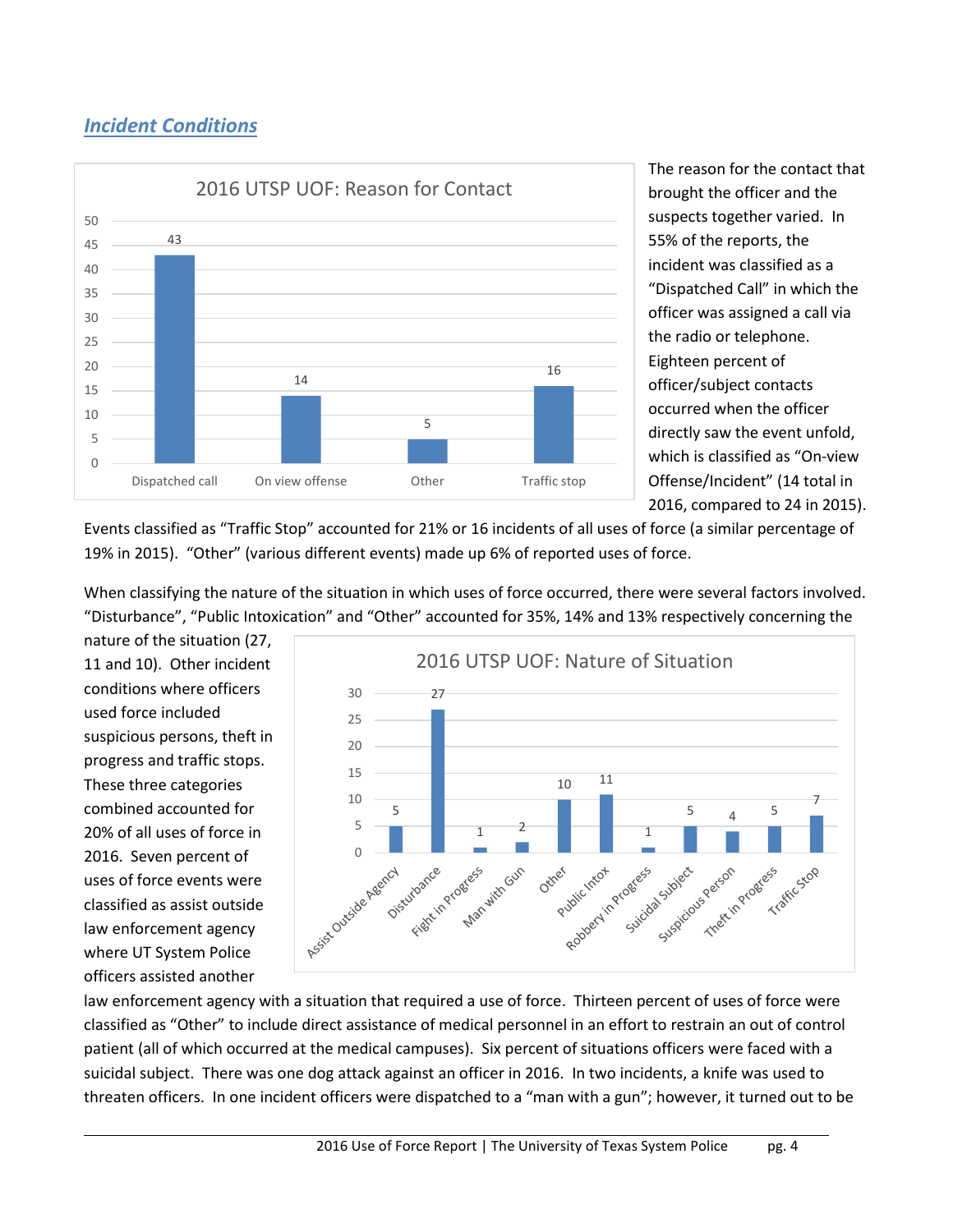movie props used during a patient visit at a medical campus. In one incident, a gun was recovered during a traffic stop where force was used to effect the arrest; however, the gun was not pointed at the officers.



### *Subject Demographics*

In 2016, 79% of all subjects involved in uses of force situations by UTSP officers were male. This is a 4% increase from 2015. Female subjects accounted for 20% of events which is a decrease of 5% over last year. When classifying subjects by ethnicity, 41% of subjects were white, 28% were Hispanic, 27% were black.



During use of force events, 11% of the subjects were under the influence of alcohol when they encountered UTSP officers in 2016. Another 5% were under the influence of drugs/controlled substances and 3% were under the influence of both drugs and alcohol; meaning that nearly 19% of the force incidents involved subjects who were under the influence of drugs, alcohol or both. This is in contrast to the 2015 report where 26% of incidents subjects were under the influence of drugs, alcohol or both. In 63% of force incidents, the

subject(s) were not under the influence of drugs or alcohol. In 18% of the reports the use of drugs/alcohol was not indicated or documented.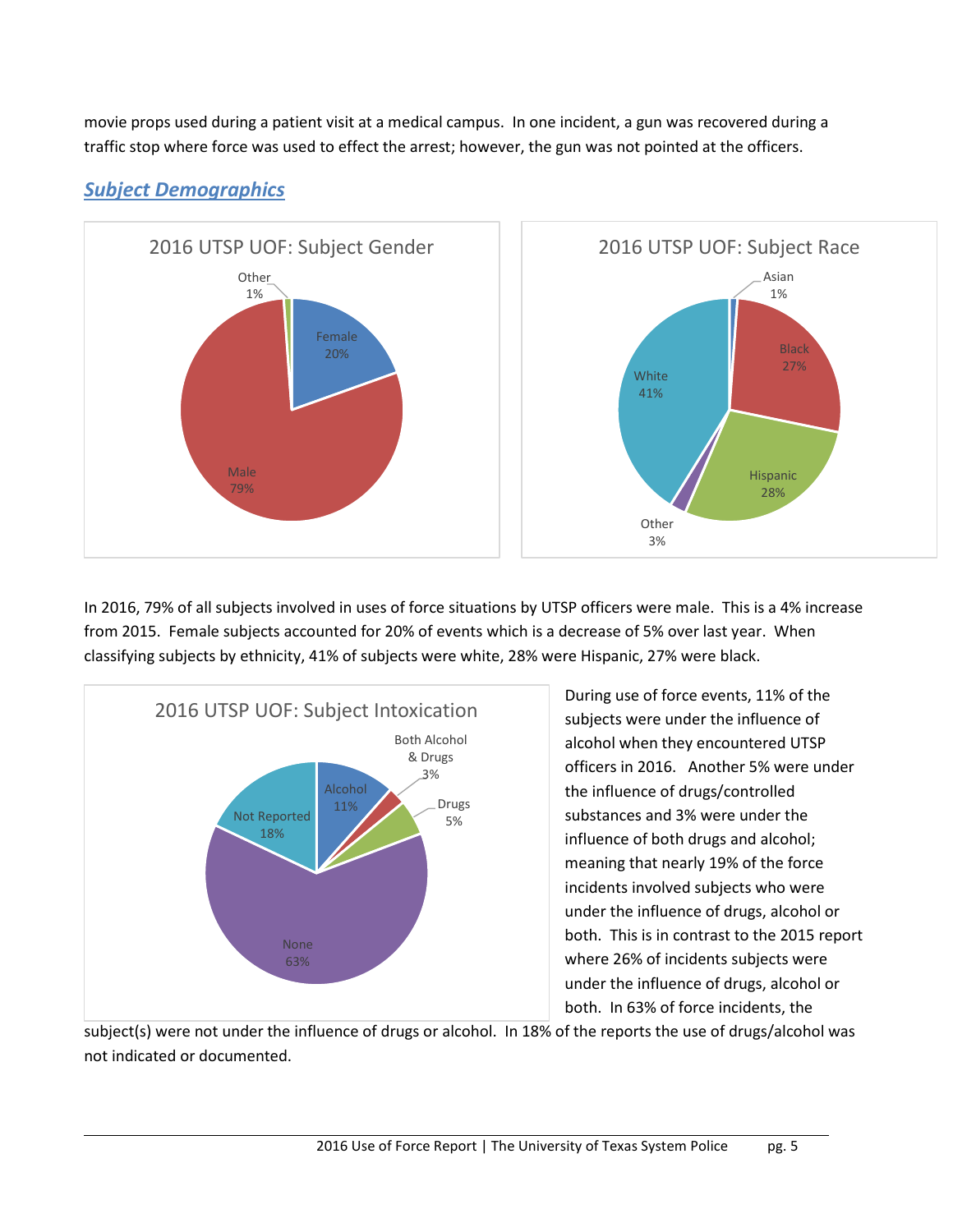When analyzing affiliation of subjects in use of force situations, 71% were classified as "Non-Affiliated" with the institution, an increase of 21% over last year. Seventeen percent of subjects were patients, all of whom were at the medical campuses. Only 7% were classified as students. Five percent of the reports did not indicate the affiliation of the subject on the report and were labeled as "Unknown".



### Cooperation 7% Empty Hand 31% Firearm 1% Knife 1% **Other** 10% Resistance 50% 2016 UTSP UOF: Subject Actions/Behaviors

A total of 172 separate actions or behaviors exhibited by the 91 subjects were documented in 2016. This is a 9% decrease in the number of subject actions and an 11% decrease in the number of subjects from 2015. Most of the actions took place in combinations where the subject exhibited two or more actions/behaviors together. Fifty percent of the time, subjects exhibited resistance to the officer, either through

verbal resistance, passive resistance or both. Examples of passive resistance include dropping to the ground or using body weight to counter the officer's actions. In 31% of the incidents, empty hand resistance was used by the subject towards the officer(s). Examples of these actions include pulling away, pushing away or hitting, kicking and biting the officer. No subjects attempted to disarm a UTSP officer in 2016.

*Subject Actions/Behaviors*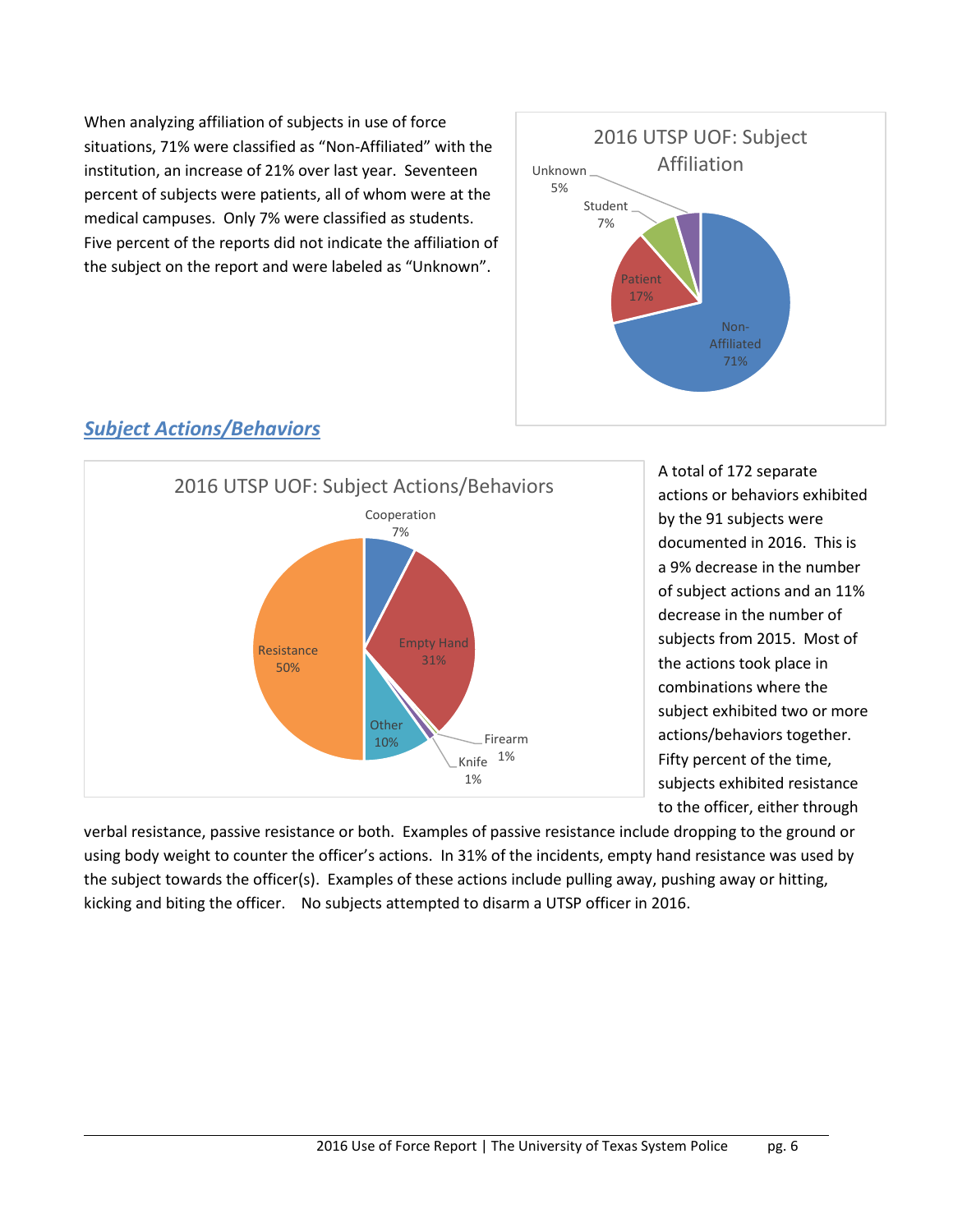### *Subject Injuries*



In 9% (7 total) of the use of force reports, an injury was complained of by the subject(s); however, no injury was observed by the officers involved. In 2016, there were nine actual injuries sustained by the subject during the uses of force event (12% of all events). This is a 3% decrease of injuries from 2015.

There was no treatment required for subject(s) in 46% of use of force events (versus 50% in 2015). 26% of subjects required hospitalization, all due to an involuntary mental health commitment. Twenty percent of subjects (13) were treated and released at the scene. It should be noted that in 8% of the use of force reports submitted (6) the disposition of the subject was not indicated in the report..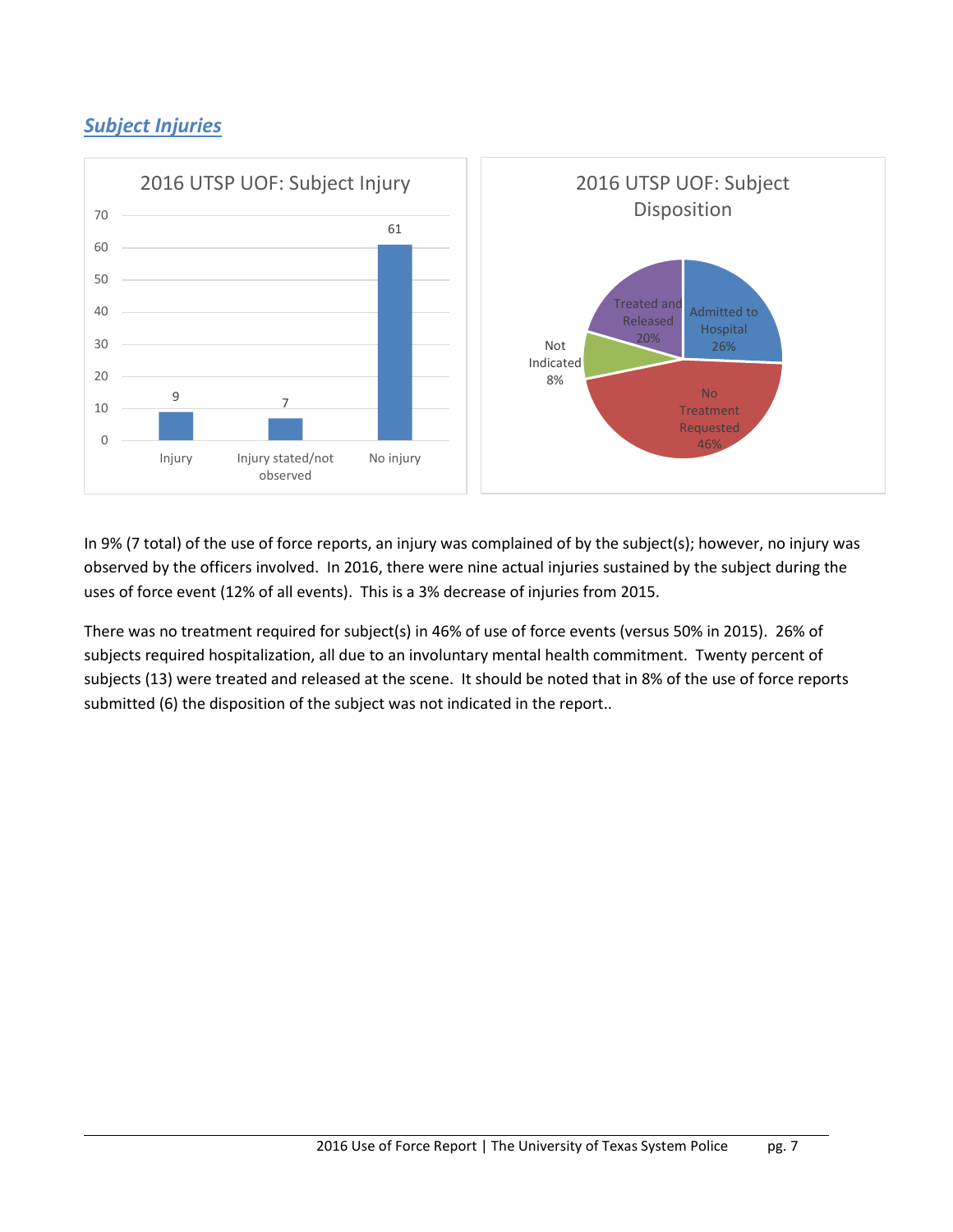### *Officer Actions/Responses*

A total of 221 separate actions/responses exhibited by the 174 involved officers were documented in 2016. That is a decrease of 18% in officer actions/responses from 2015 and a decrease of 6% of total number of officers involved from 2015 (186 officers). Most of the actions took place in combinations where the officer utilized two or more actions together.

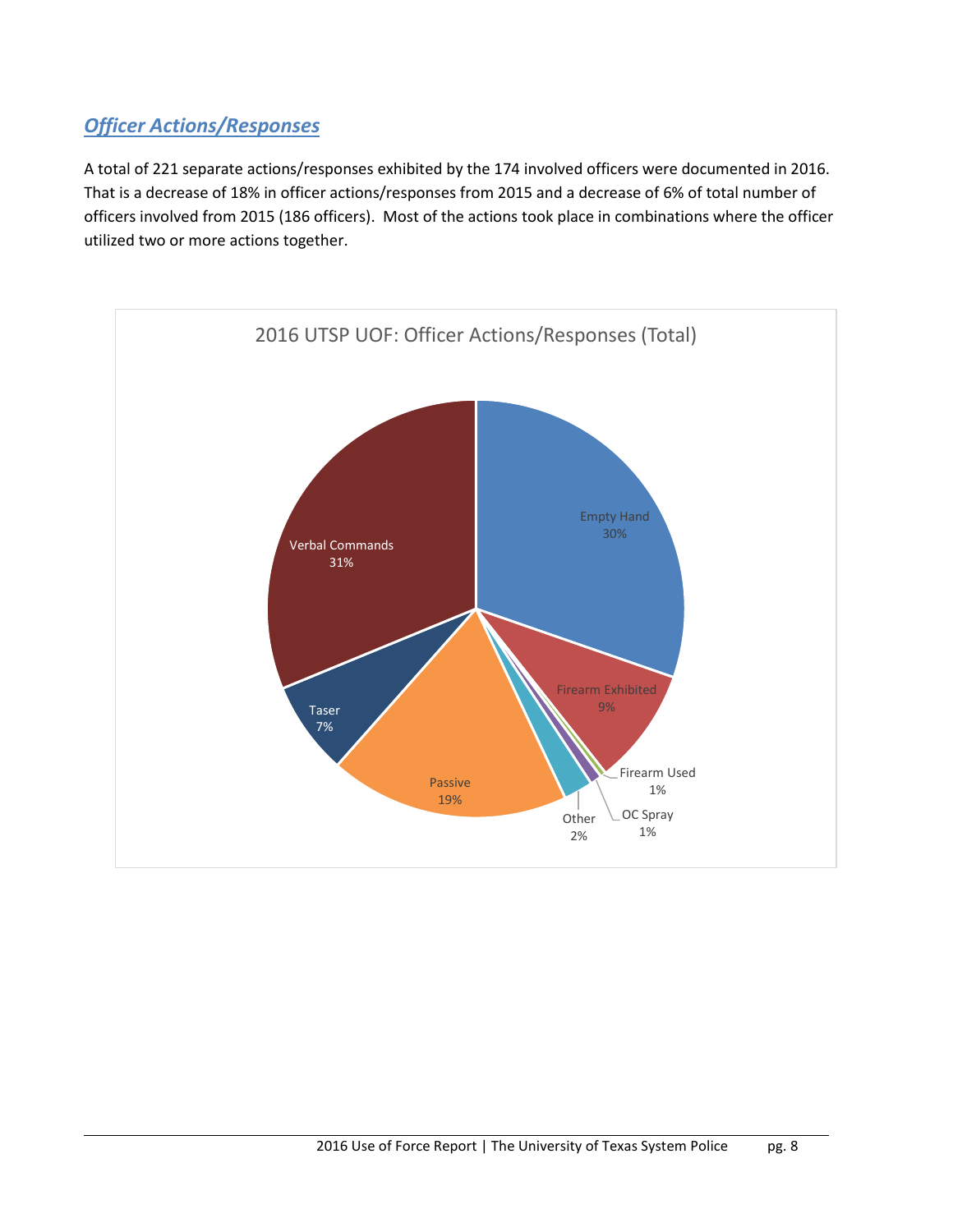*Ineffective Responses:* One hundred-thirty six of the force option responses selected by officers proved ineffective in gaining compliance from the subject(s), which is a 9% decrease from 2015. Ineffective Verbal Commands accounted for 54% of these. Examples of this include officers ordering the subject to comply, to put their hands behind their back, to stop resisting, etc. Passive techniques (use of bare hands to guide or hold) were ineffective in 29% of reports. Empty hand techniques (such as arm bars, pressure points & takedowns or striking techniques such as brachial stun or other strikes to key motor points) were ineffective in 14% of events. There were no deployments of an impact weapon in 2016. Tasers were ineffective in 3% of all use of force situations.

### *Effective Responses:* UTSP

officers took 85 separate actions that resulted in effective force responses within the Use of Force Report situations. An Empty Hand technique was the most common uses of force and was effective in 63% of events. These techniques include arm bars, pressure points and takedowns or striking techniques such as the brachial stun or other strikes to key motor points to restrain an



individual. Twenty three percent of the time an exhibition of a firearm by the officer(s) proved effective in gaining compliance from the subject(s). These mainly occurred during high risk events such as a "felony traffic stop" type incident. Actual use of OC Spray was effective in two use of force incidents (1%). There were 12 events where the display of an Electronic Control Device (Taser) or the actual use of a Taser by officers proved effective in gaining compliance from the subject(s). In one situation, a firearm was discharged towards an aggressive, attacking dog, but the dog was not injured.